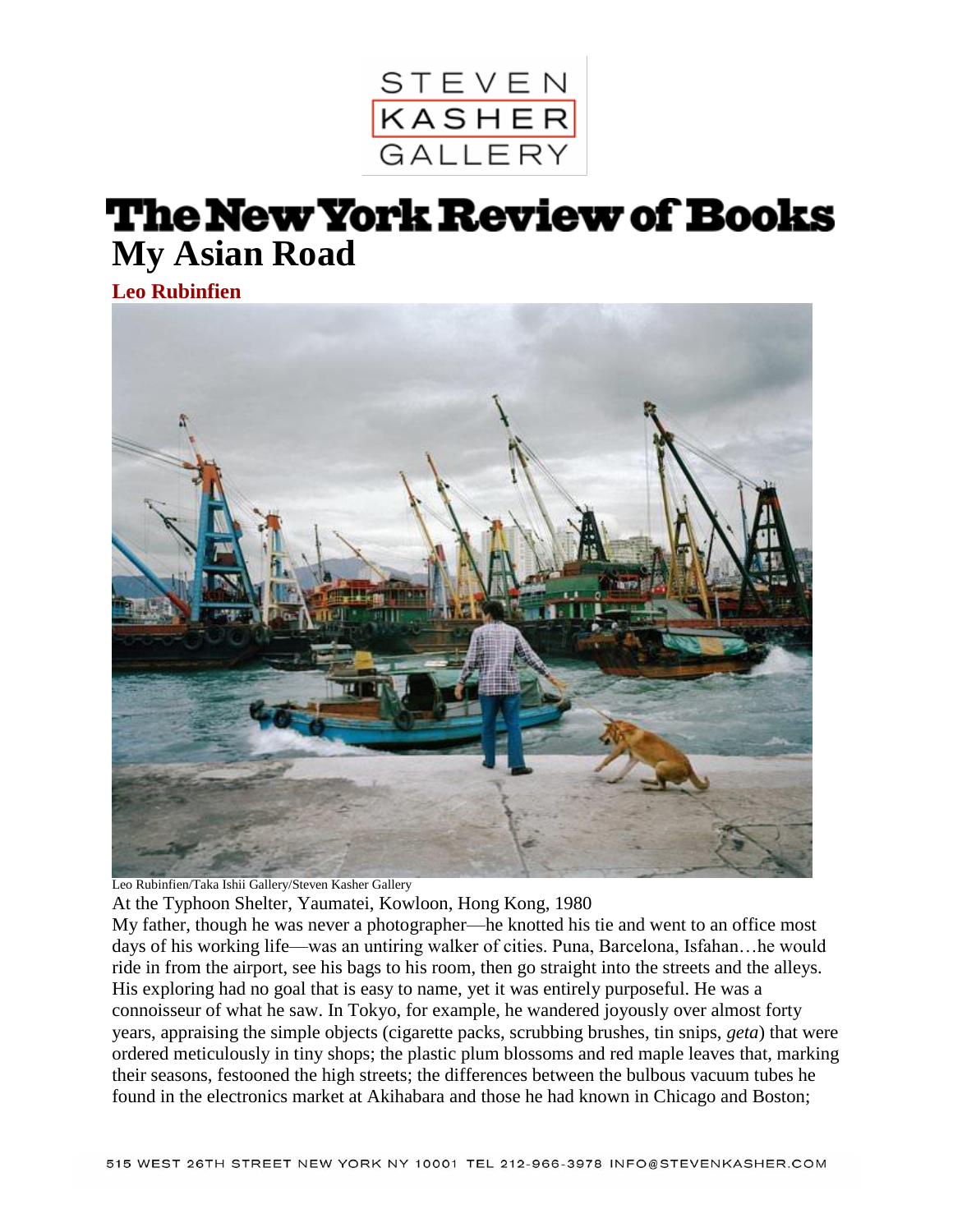

how businessmen scowled, how hair was cut, how coffee was ground. Such tangible phenomena as these, and countless more, seemed to combine in his mind with pieces of knowledge that were abstract or historical—why the gauge of railroad track in Japan was unusually narrow; that a flume in a certain rocky garden at a famous palace in Korea had been designed for the king, long ago, to float cups of wine downstream to his reveling companions—and connecting in obscure ways they made, for him, an extensive, idiosyncratic map. It was a work of his imagination as much as it was a depiction of the world. There were places on it to which he had never been. The Berlin of the 1920s was one; he knew its songs, its politics and its science; its streets were just slightly less visible to him than the ones down which he'd really stepped.

I accompanied him and my mother to Tokyo when I was nine, immediately beginning my own explorations by trolley and rowboat; we stayed for a number of years. Then, when I was twentyfive, I returned there, but this time with the definite aim of making photographs, and animated at once by adventurousness and nostalgia for those early days, I went beyond Japan too, well into China and Southeast Asia. I had moved to New York by now and was teaching at three colleges, and when the last bell rang each December and May I would leap for JFK with a cheap air ticket and the boxes of film I'd prepared, and spend the subsequent weeks and months on slow trains and rust-ridden ferries, in foul alleys and on narrow red roads that pressed far into green and silver-clouded hills. I did this each summer and winter for much of the 1980s, and in some of the springs and autumns as well, and studying the map by desk-light in Manhattan, the name of a place alone (Mae Hong Son; the Col de Nuages; Bukittinggi) could make me want to go there. So could the way the lines and marks on the paper crookedly suggested ten miles of flying corniche, or wound into the crumbling old town of a venerable city. I thought I could feel the terrain, even if I was only looking at two-dimensional symbols.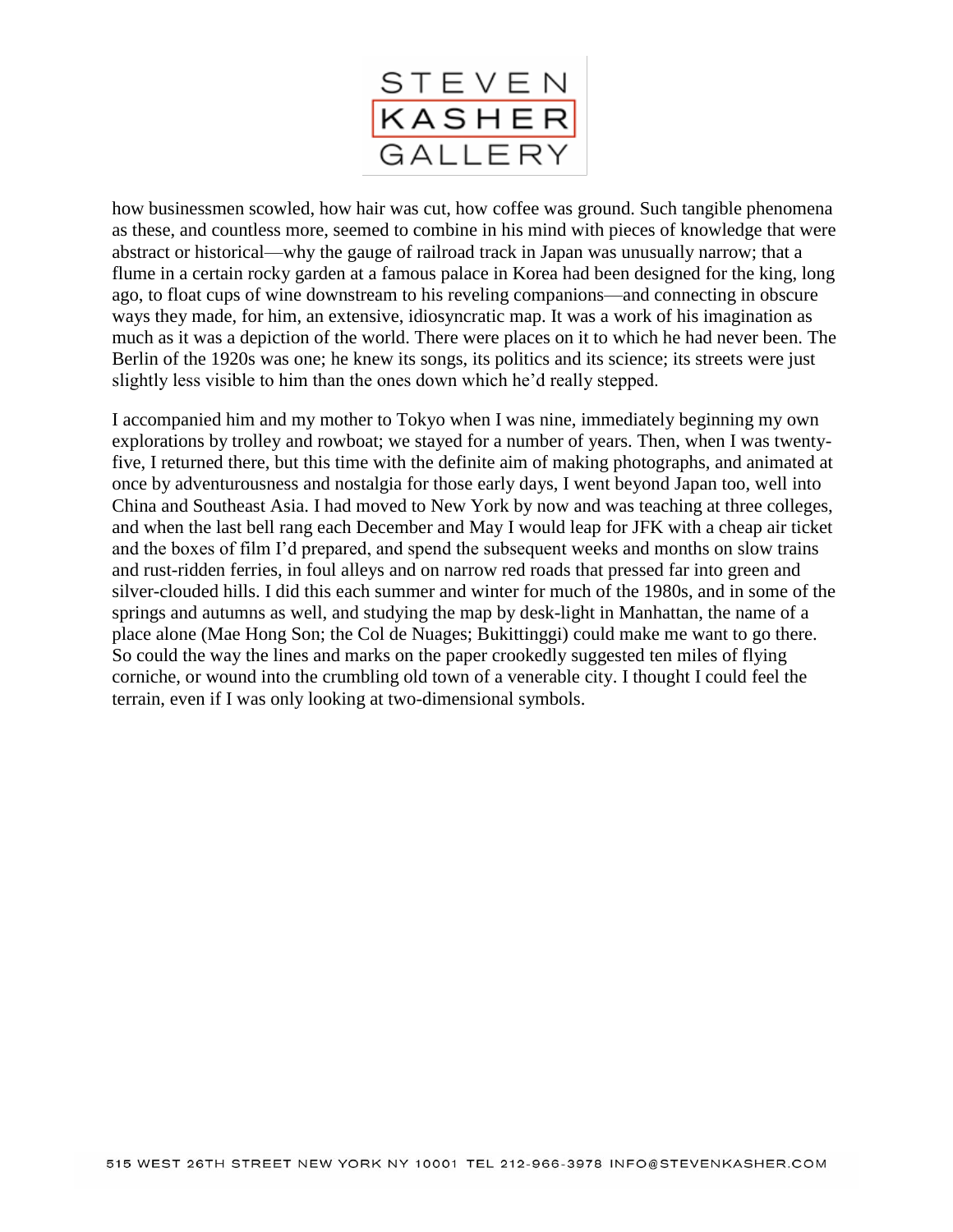



Rubinfien/Taka Ishii Gallery/Steven Kasher Gallery

A Ruined Nightclub on Roxas Boulevard, Manila, 1986

I stayed in quaint hotels and some that were appalling, also in some that were grand. I was an intent, anxious, too-serious boy bent over a heavy novel in the slop-strewn eating hall of a travelers' block in Shanxi province; at an obscure mountain inn where the rain wouldn't stop; in Bangkok, at yet another Indian cafe in a murky cul-de-sac. I sent many letters home, and there were days when I hardly talked to anyone but a driver and a couple of waitresses; the loneliness was often choking. The view changed constantly, but what hardly varied was the sequence of long walks each day, in the morning, in the afternoon, and sometimes again in the evening, through mazes of unknown streets in which one would turn intuitively to the left rather than the right, or right instead of left, hoping to see something unfold. What could that have been? If I say that those streets were fascinating, the truth is that they were almost intolerably dull—yet despite this I would plod through the better ones again and again. There were moments—*this* was the point—when a completely ordinary house or face or artifact or splash of light (and here you could never say if what happened was inherent in the thing per se or an effect the camera produced) seemed to reach beyond itself. It was unaccountably vivid, maybe, or seemed to carry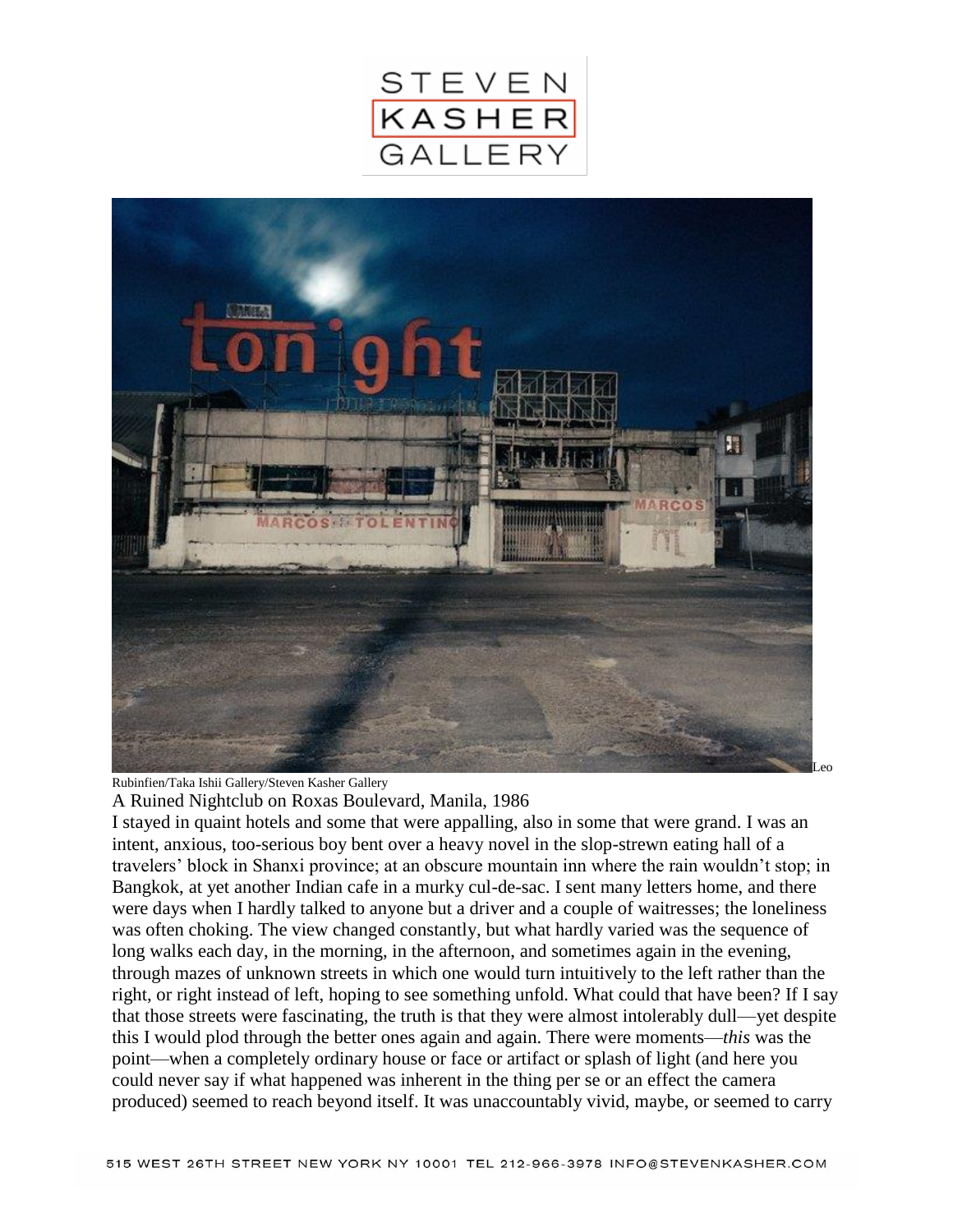

deep feeling, or to reveal old strands of culture or history, or some paradox that could never be settled, or to say more richly than most things do what it itself was. It seemed somehow transcendent.



```
Rubinfien/Taka Ishii Gallery/Steven Kasher Gallery
In a Back Street, Shanghai, 1983
```
Eventually, I assembled a book of pictures that I called *A Map of the East*. It really did pretend to be a sort of map—it had a kind of argument to make; it walked you studiously back from what then looked current, Western, and hybrid in Asia toward what I found myself calling the ancient, organic, and untainted. A book is expected to do this, generally—to present a clever idea, so that we can say what it *means*—yet there are large parts of life upon which ideas lie lightly, where it seems truer to stay close to pure experience, and leave open whether what is in front of us means one thing, or something else again, or nothing at all. Two decades on, I have been unable to keep away from some of the photographs I excluded then—pictures that, in 1992, did not appear to me to advance a large theory, but that have kept on pleading not to be thrown out. These new turns in an old road may add little to the arc of the older book, but they seem to speak no less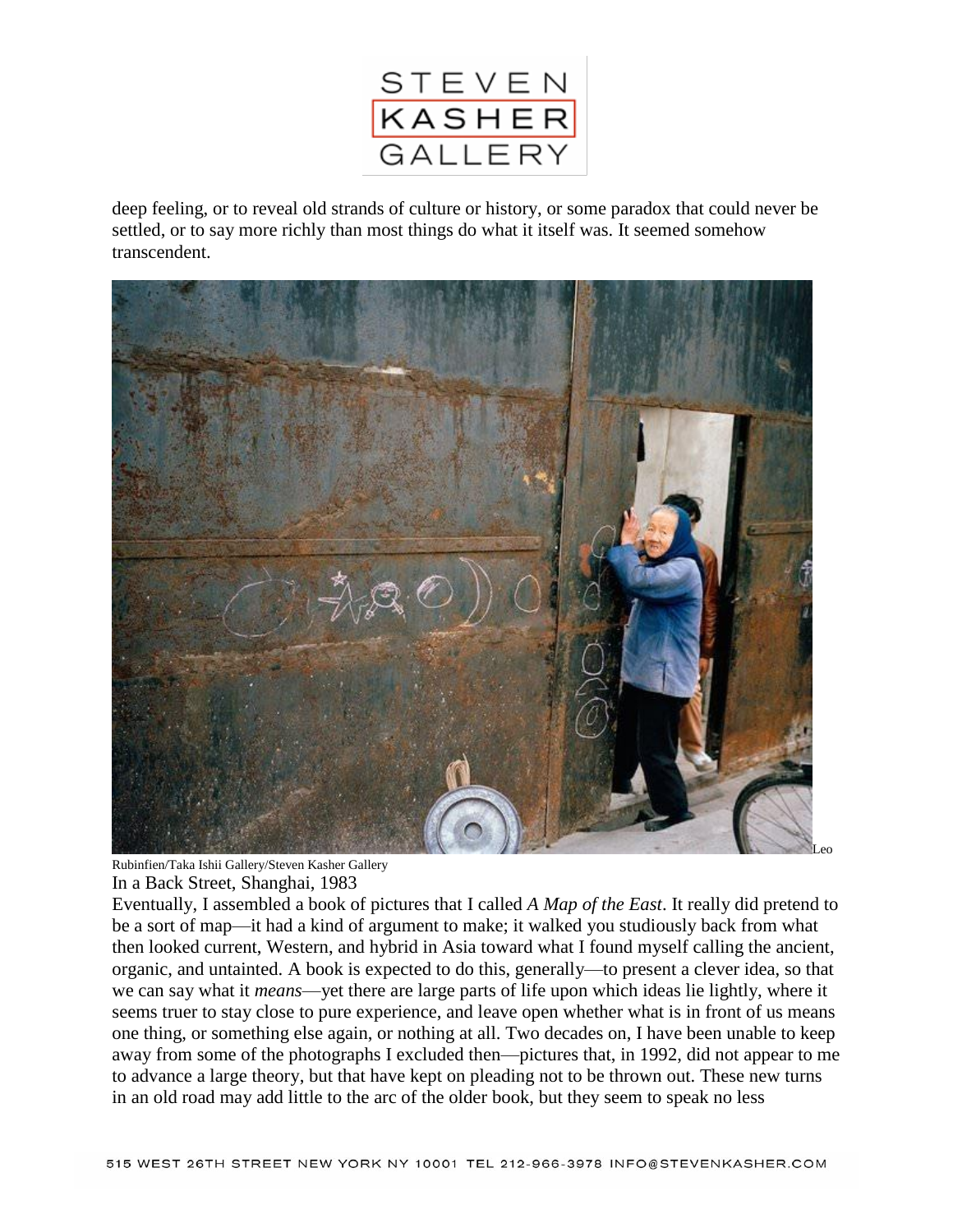

pressingly than it did, of other matters loosely connected—of the preciousness of daughters to their families, say; of a child's interior strife; of the amazing density of the tropical shock city; of the darkness that sweeps over the afternoon in the months of rain.



Rubinfien/Taka Ishii Gallery/Steven Kasher Gallery

A Hawker's Cart, Solo, 1985

Not long ago, I asked my mother *why* my father so loved to walk his cities, and she replied that he saw in the things he appreciated the nobility of the lower middle-class. This was an interesting thought, and it may even be that he perceived such a quality (he was enchanted by the impulse toward civilization, wherever it appeared spontaneously), but it could only have been a piece of the answer. In fact, there is an old letter in which he wrote that he felt deficient for being unable to follow the itineraries my mother drew up when they traveled, taking them to one and then another important site. A little embarrassed, a little apologetic, he seems in it to be confessing that he lacks discipline, which, on his walks anyway, he probably did, the freedom with which he went being the true *why*. The string of photographs in *New Turns in Old Roads*—some of which are included here—I wonder if it is not a lot like what led him through his streets: a rising and